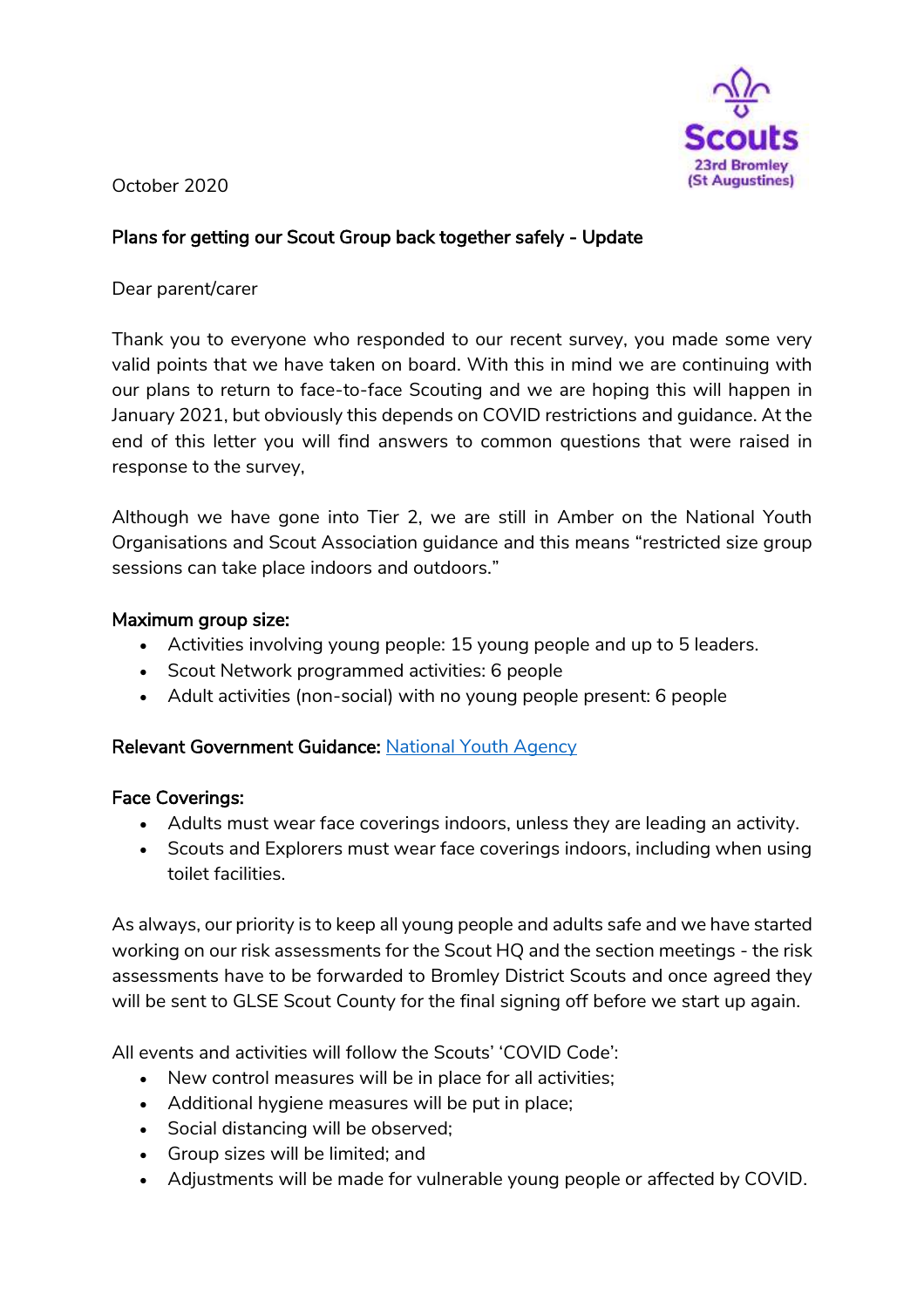We'll share more detailed plans for the new safety measures we're putting in place during the autumn term and we'd encourage all parents and carers, young people and volunteers to raise concerns, ask questions and provide feedback. This can be done either via your section leaders or by email to [gsl@23rdbromleyscouts.org](mailto:gsl@23rdbromleyscouts.org)

Best wishes

Jenny Owens Group Scout Leader